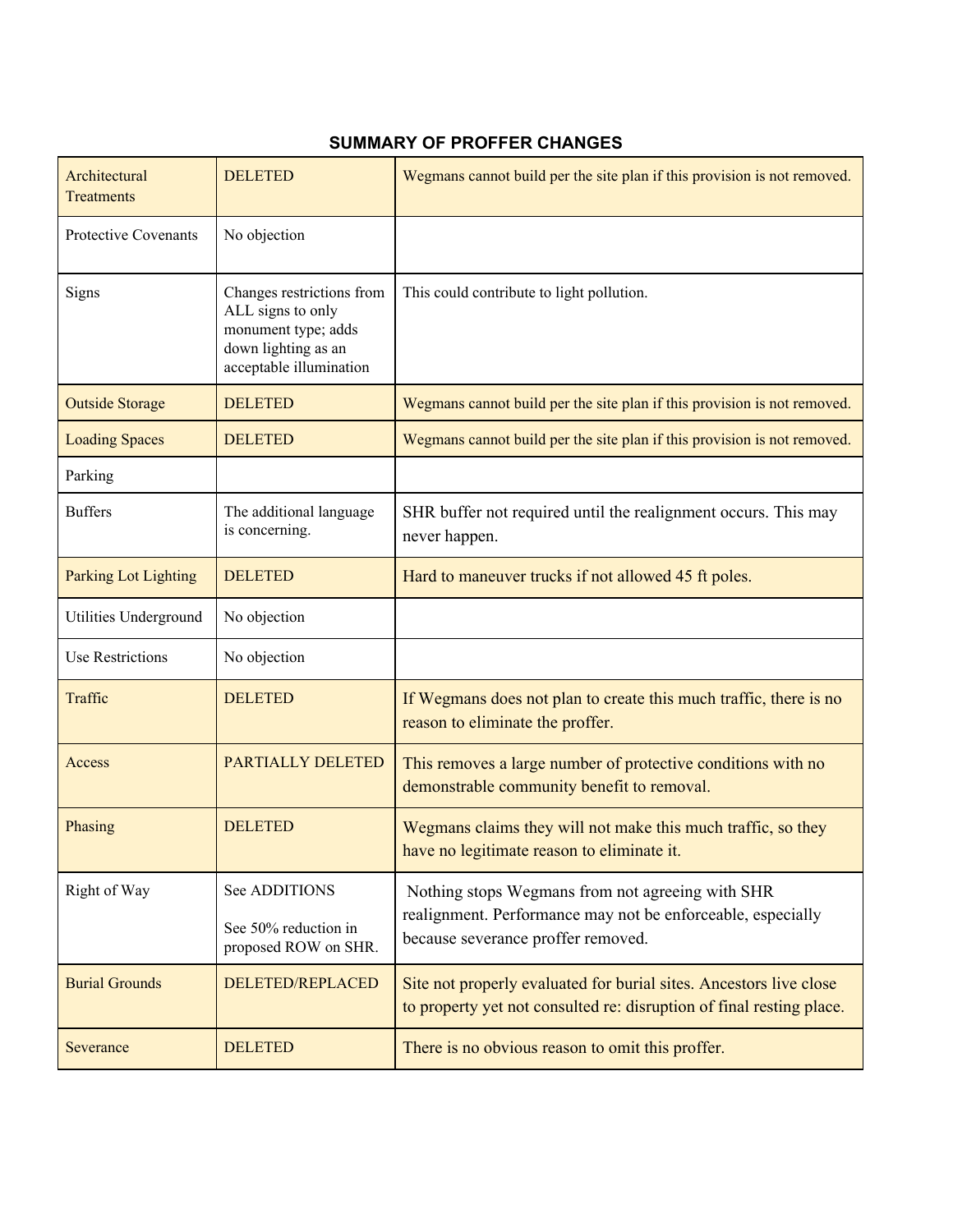# **Architectural Treatment:**

### **What's Changed:**

Wegmans proposes to **delete** EVERY architectural protection, including:

- 1. All front facades of main buildings on property and wall surfaces fronting AR, SHR, NAR (extended) be constructed of brick, granite, marble,decorative block glass wall, glass curtain wall,architectural precast, architectural concrete, metal and glass curtain wall, or metal curtain wall construction systems or similar quality materials.
	- a. Internal structural system can be pre-engineered prefabricated metal building design. May incorporate metal/aluminum for window or decorative purposes.
	- b. NO butler type buildings.
- 2. Requirement to screen all rooftop heating/cooling equipment from public view at ground level from all public thoroughfares.

 $\rightarrow$  Instead, Wegmans asks that they instead be approved based on their prepared site plan.

#### **What's the law:**

**Sec. 26-162. - Special conditions.** - All main plant buildings shall be of permanent and durable construction and limited to thirty-five (35) feet in height, unless otherwise approved by the Board.

**Section 26-179. - Height restrictions.** All structures not specifically exempted in section **26-248** shall not exceed a height of three (3) stories or forty-five (45) feet, whichever is less.

- Section 26-248 provides that no structure may exceed the height limit except (assuming property not within APO airport protection overlay or Hanover Airspace Map), these may be up to 125 feet:
	- Belfries, Chimneys, Church spires, Water towers and stand pipes, Conveyors, Cooling towers, Elevator bulkheads, Fire towers, Public monuments, Ornamental towers/spires, Radio/TV towers, TV antennas, amateur radio equipment, Silos and grain driers, Smoke stacks, Stage towers or scenery lofts, Tanks

### **What's the point?**

- They are asking to delete the entire proffer. They cannot build what they want if this proffer is left intact.
- It does not appear that the ordinances allow a height exception. "Shall" is mandatory language. It is not discretionary. There is no exception for heating and cooling units to allow additional height.

## **Protective Covenants**

**What's Changed?** Nothing. This is boilerplate language and should be considered neutral. It neither helps nor harms the community.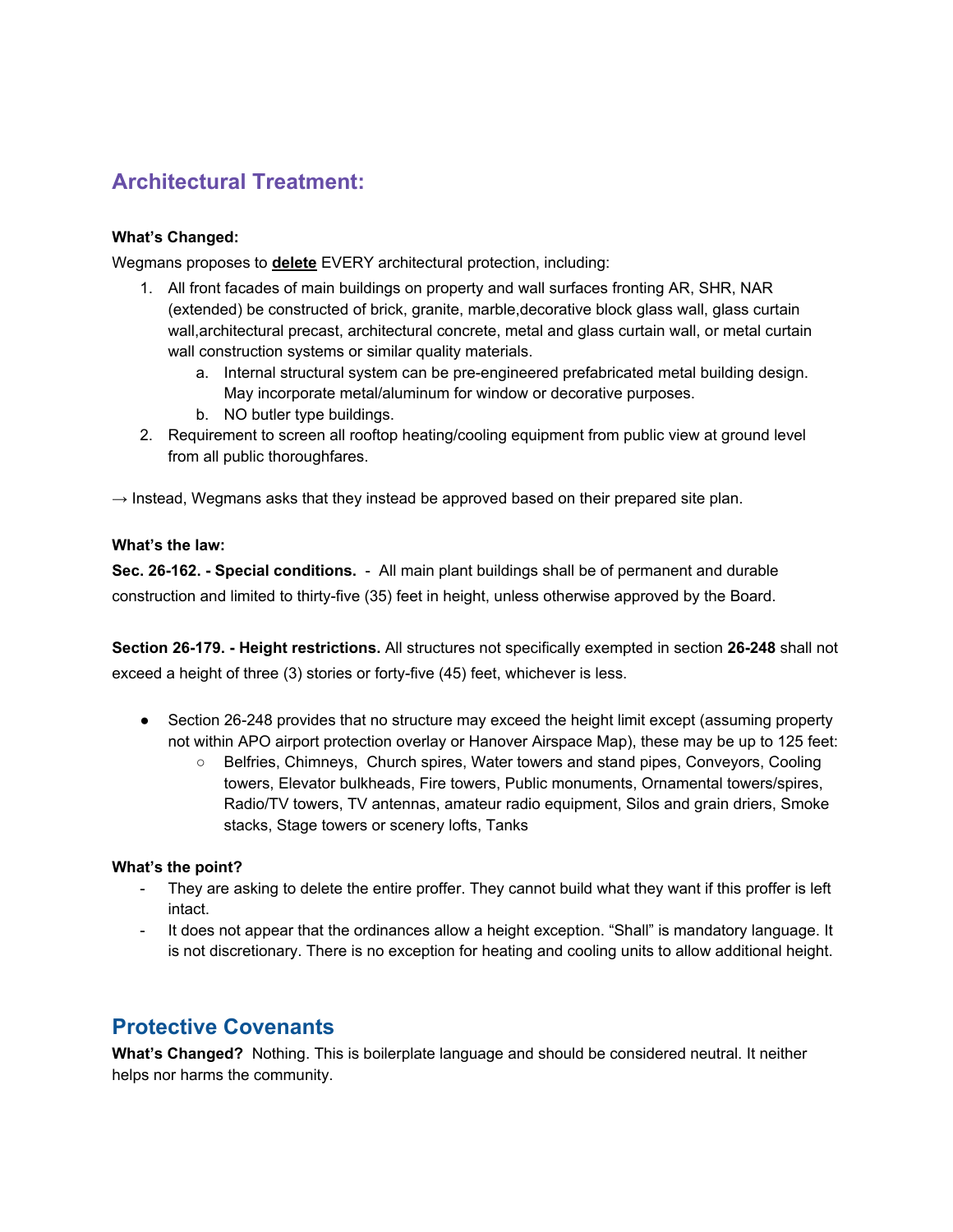# **Signs**

**What's Changed?** Wegmans propose to ADD the language in **green**.

All **freestanding** signs **shall be monument type and**, if lighted, shall be internally illuminated (original says "lighted") **and/or externally lit with down lighting**

#### **What's the Point?**

This change means that the restrictions are ONLY to monument signs. This means that Wegmans would not be bound by these lighting restrictions for any other type of sign. There does not appear to be any relevant zoning ordinance that addresses the illumination.

## **Outside Storage**

**What's Changed?** Wegmans proposes **deleting** the ENTIRE proffer.

This proffer currently requires the following:

- **1) Outside storage of equipment, materials or supplies ONLY in side or rear yards**
- 2) Screening required where outside storage within line of site from any public thoroughfare a) Waste receptacles must be screened with more than plantings and architecturally compatible with on site buildings.
- 3) Vehicles may be stored in designated parking areas. Parking areas must be landscaped according to zoning ordinance.
- **4) Owner agrees that NO outside storage of materials or vehicles shall be permitted in any front yard.**

**What's the Point?** This language is in the Ashland Overlay and Route 1 Corridor Overlay zoning ordinances. Mr. Maloney states that this property is not in either of these overlays. However, it is noteworthy that the original proffer language is mirrored, often verbatim, with these ordinances that are still current Hanover County law. It follows, then, that those regulations are still appropriate, modern property conditions. They should not be amended without clear documented proof that the change benefits the community. The community has forcefully and frequently advised the Board and county that this will not benefit us.

The additional language prohibiting front yard storage of materials or vehicles is not in the ordinances other than the 1995 proffers, which became an ordinance as to this parcel by operation of law once accepted. If this condition is not removed, it is not possible for Wegmans to build their current site plan.

## **Loading Spaces**

### **What's Changed?**

Wegmans requests the entire proffer be eliminated. The current proffer states "Loading spaces shall be located only within side or rear yards."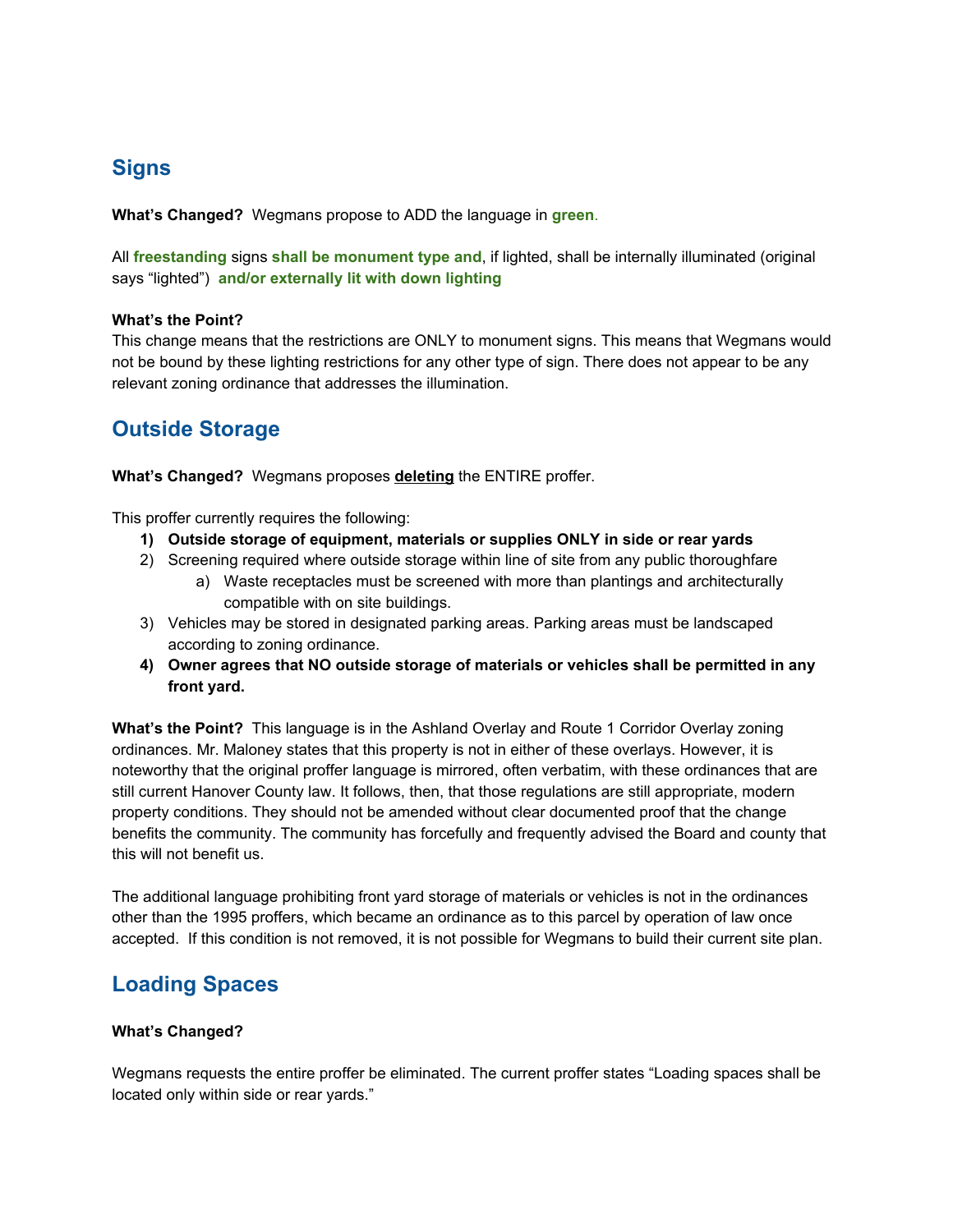**What's the Point?** Wegmans cannot build per the site plan if this provision is removed. While it is not clear whether the parcel is (or was in 1995) in an overlay zoning district, this language exists today in the Ashland and Route 1 corridor zoning overlays.

**Parking** - This section has some language changes, but they are substantially similar.

## **Buffer Strip**

#### **What's Changed?**

There is an increase in the required buffer fronting Ashcake Road from 25 to 50 feet.

The following language is proposed as additions to the proffer:

**The remaining portion of the buffer shall be planted in accordance with the standards of 26-264 of the Hanover County Zoning Ordinance.**

**The installation of the buffer along Sliding Hill Road shall be phased with the approvals of the final plans for the ultimate right-of-way determination for the realignment of Sliding Hill along the Property.**

**b.A variable width natural area shall be provided along Sliding Hill Road as shown on the Concept Plan as "APPROXIMATE LIMITS OF VARIABLE WIDTH NATURAL AREA", such that** all trees five inches (5") or more in diameter shall not be removed, with the exception of dead or **diseased trees and the removal of trees as necessary for the construction of improvements shown on the Concept Plan (such as for grading or roads) and for other engineering reasons, as approved at the time of site plan review."**

### **What's the Law? Sec. 26-162. - Special conditions.**

#### **What's the Point?**

The added language (in green) is the concern. This says that the Sliding Hill buffer does not have to be implemented until the Sliding Hill realignment occurs. It is not guaranteed that the realignment will occur.

# **Parking Lot Lighting**

**What's Changed?** Wegmans proposes deleting this entire proffer.

It currently provides:

- Parking lot lighting fixtures shall not exceed 25 ft.
- Directional lighting shall be used at intensity no greater than 0.5 foot candles above background at property line.
- Lighting must be shielded from direct view from any adjoining residential district or public right-of-way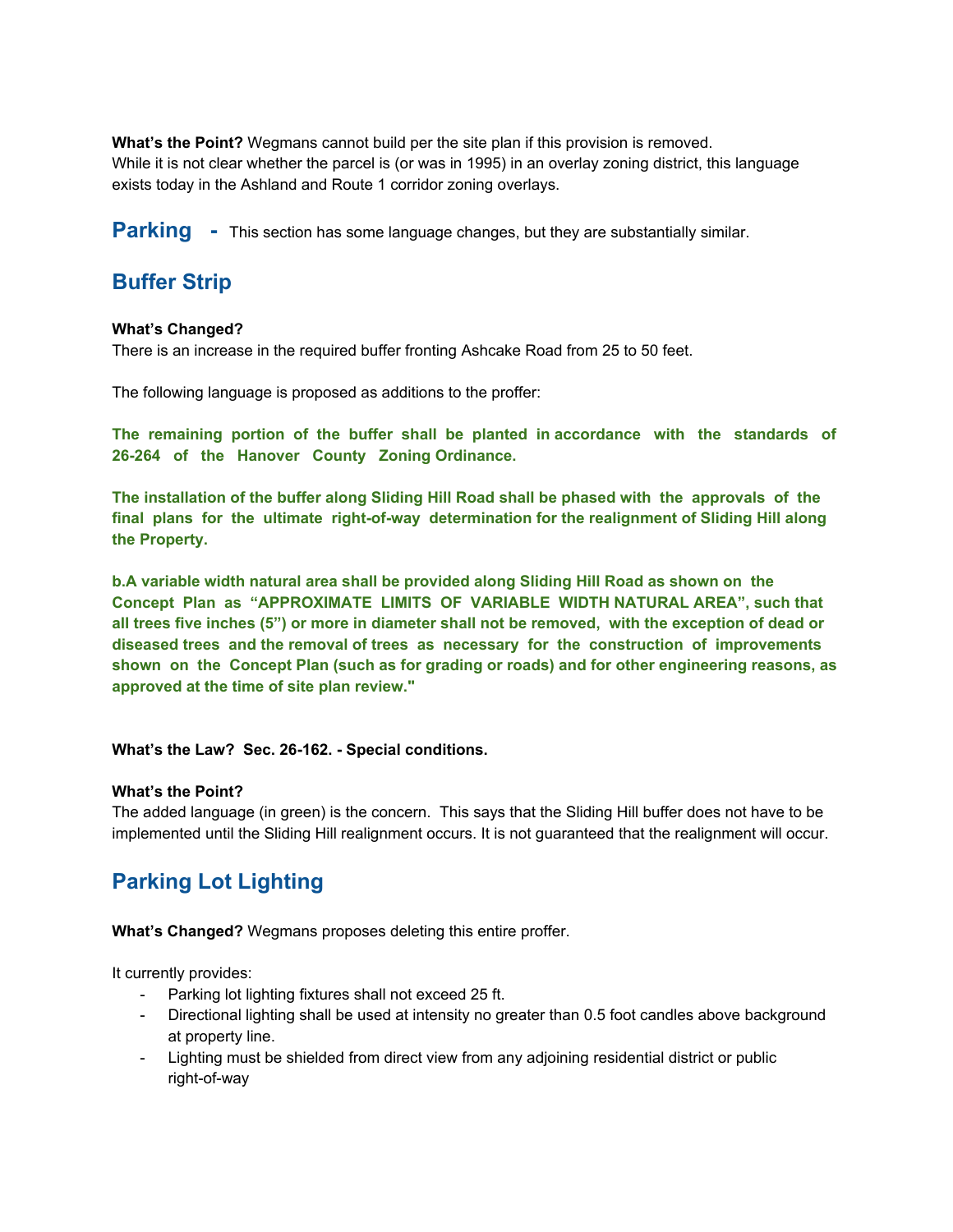- All exterior lighting shall be reduced to the minimum level needed for security during close of business.

**What's the Point?** Wegmans needs 45 foot light poles. If they have to keep with the original proffers, the site will not work for them. It will make maneuvering the trucks very difficult.

# **Utility Lines Underground**

**What's Changed?** Nothing. This is identical to the original proffers.

# **Traffic**

**What's Deleted?** Wegmans proposes deletion of the entire proffer.

"The maximum density of this property shall be that which does not generate in excess of 2710 a.m. and 2420 p.m. peak hour trips based on the trip generation rates as set forth in the Institute of Transportation Engineers Trip General Manual, 5th Edition, which density is, by way of example, equivalent to 2,258,718 square feet of general office space, unless such higher densities are approved by the Planning Director in conjunction with site plan reviews based on additional traffic studies"

**What's the Point?** Wegmans has repeatedly promised that they will "make much less traffic than they could." If this is true, why should this proffer be deleted?

At the Planning Commission meeting, Wegmans represented that they do not plan to expand, and if they do, it will be Wegmans use, not leased to someone else. However, other discussions and/or documents conflict with this. If we can't know for certain what they will build, or who will occupy it, we certainly can't know how much traffic they will produce. There's no legitimate reason to remove this proffer.

# **Access**

**What's Deleted?** Wegmans requests deletion of the majority of this proffer.

Wegmans proposes removing the following requirements:

- Owner must construct left and right turn lanes at each public road at each private site access from SH and Ashcake roads if required by VDOT.
- No more than 2 access points along SHR, and no more than 2 along Ashcake Rd
- No access center line located w/in 800 feet of SH/Ashcake intersection
- No entrance located w/in 200 ft of Countryside measured from center line to center line
- No entrance directly across from Brown Grove Church
	- But note Planning Commission in its sole discretion may allow additional access points subject to submission of Master Plan .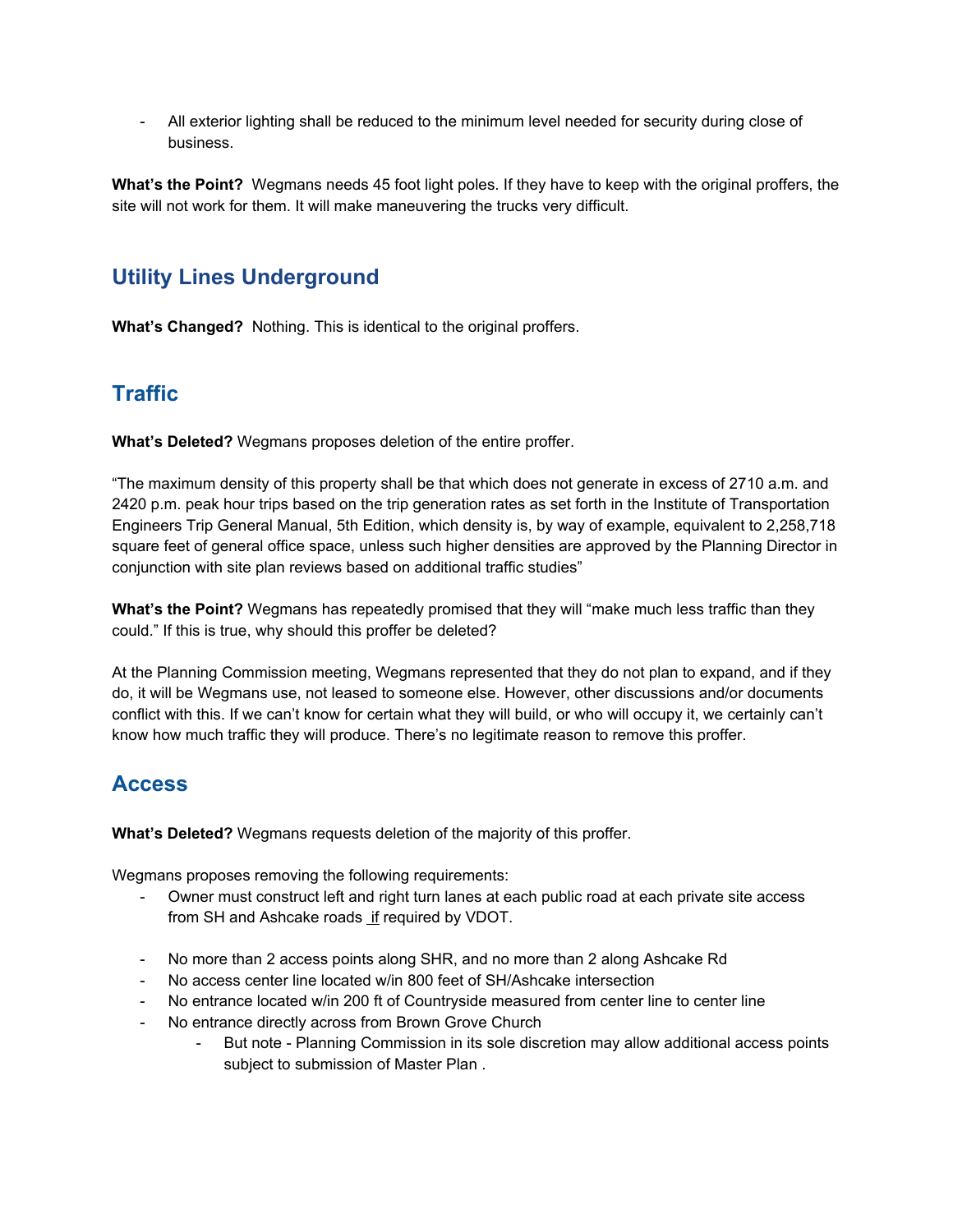$\rightarrow$  Wegmans proposes that this proffer only requires that they Install left and right turn lanes (only if warranted by VDOT) at the Main Entrance as depicted on the Concept Plan with the first phase of development. **This is a change.**

**What's the Point?** The site plan needs to be carefully reviewed. Assuming that the site plan complies with the original proffers, there is no reason to remove them. The community does not benefit and will be harmed if this deletion is approved.

## **Road Improvements**

**What's Changed?** This is not in the original proffers.

- Owner will prepare a signal justification study for intersection of SHR and NAR, and submit to VDOT for review and approval prior to approval of site plan.
- Install traffic signal (or other traffic control improvements), provided costs do not exceed \$500k. If it exceeds this amount, Wegmans will make a one time payment towards improvements.
- No installation unless/until VDOT says it is warranted.
- If and only if County pays for intersection, then Wegmans will use that same \$500K towards SHR realignment
- Install L and R turn lanes at main entrance **ONLY** if warranted by VDOT.

**What's the Point?** Original proffers require addition of L/R turn lanes regardless of VDOT warrant and requires them at additional private site access points.

# **Phasing**

### **What's Changed?**

Wegmans proposes eliminating the following:

- Max 610 peak hour trips in PM prior to 4 laning of SHR to NAR (**Note this does NOT say PM peak hour, just PM)**
- After 4 laning, **total** trip development limited to 1815 max peak PM hrs until 2 lanes of NAR are extended connecting SHR and Lewistown
- In **NO** event, more than 2420 PM peak hour trips

**What's the Point?** Wegmans claims they will not make this much traffic, so they have no legitimate reason to not include it. Also, documents show that the project was supposed to be developed in phases, but that Wegmans has no intention of stopping construction until all phases have been built. There is reason to be concerned because Wegmans lack of consistency regarding future on-site development and traffic is concerning.

# **Right of Way Dedication**

### **What's Changed?**

- Wegmans proposes to **reduce the right of way dedication** at SHR from 100 feet to 50 feet.